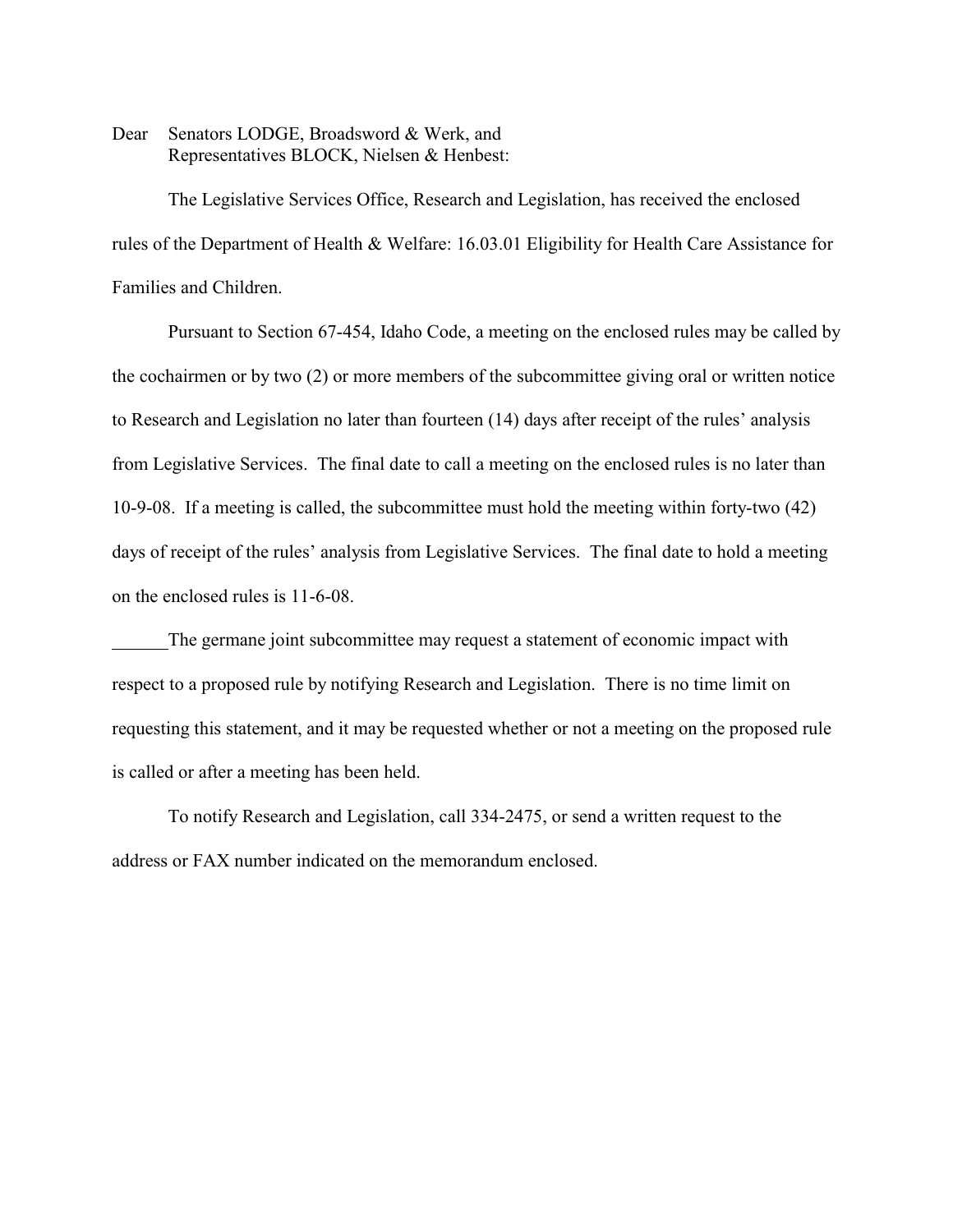#### **MEMORANDUM**

- **TO:** Rules Review Subcommittee of the Senate Health & Welfare Committee and the House Health & Welfare Committee
- **FROM:** Research & Legislation Staff Paige Alan Parker
- **DATE:** September 22, 2008
- **SUBJECT:** Department of Health and Welfare IDAPA 16.03.01 Eligibility for Health Care Assistance for Families and Children (Docket No. 16-0301-0802) (Proposed and Temporary)

The Department of Health and Welfare submits this proposed and temporary rule (docket No. 16-0301-0802) (hereinafter "proposed rule") to amend IDAPA chapter 16.03.01 dealing with eligibility for health care assistance for families and children. The Governor's justification for the temporary rule is to confer a benefit to low income individuals hired for temporary census work. The temporary rule is effective January 1, 2009.

According to the Department, the temporary and proposed rule is authorized pursuant to sections 56-202 and 56-203, Idaho Code. Sections 56-202(b), Idaho Code, provides the Department with general and broad rulemaking authority under Idaho's public assistance law. Section 56-203(b), Idaho Code, provides the Department with the power to cooperate with the federal government in carrying out the purposes of any federal acts pertaining to public assistance or welfare services, and other matters of mutual concern. Section 56-203(g), Idaho Code, grants the Department the power to define persons entitled to medical assistance in such terms as will meet requirements for federal financial participation in medical assistance payments.

According to the Department, Idaho has approval from the Centers for Medicare and Medicaid Services to exempt temporary income earned by individuals temporarily working for the Census Bureau on the 2010 census. The Department states that the temporary and proposed rule will allow low income individuals to earn additional income and gain job experience through conducting field work for the Census Bureau beginning in 2009.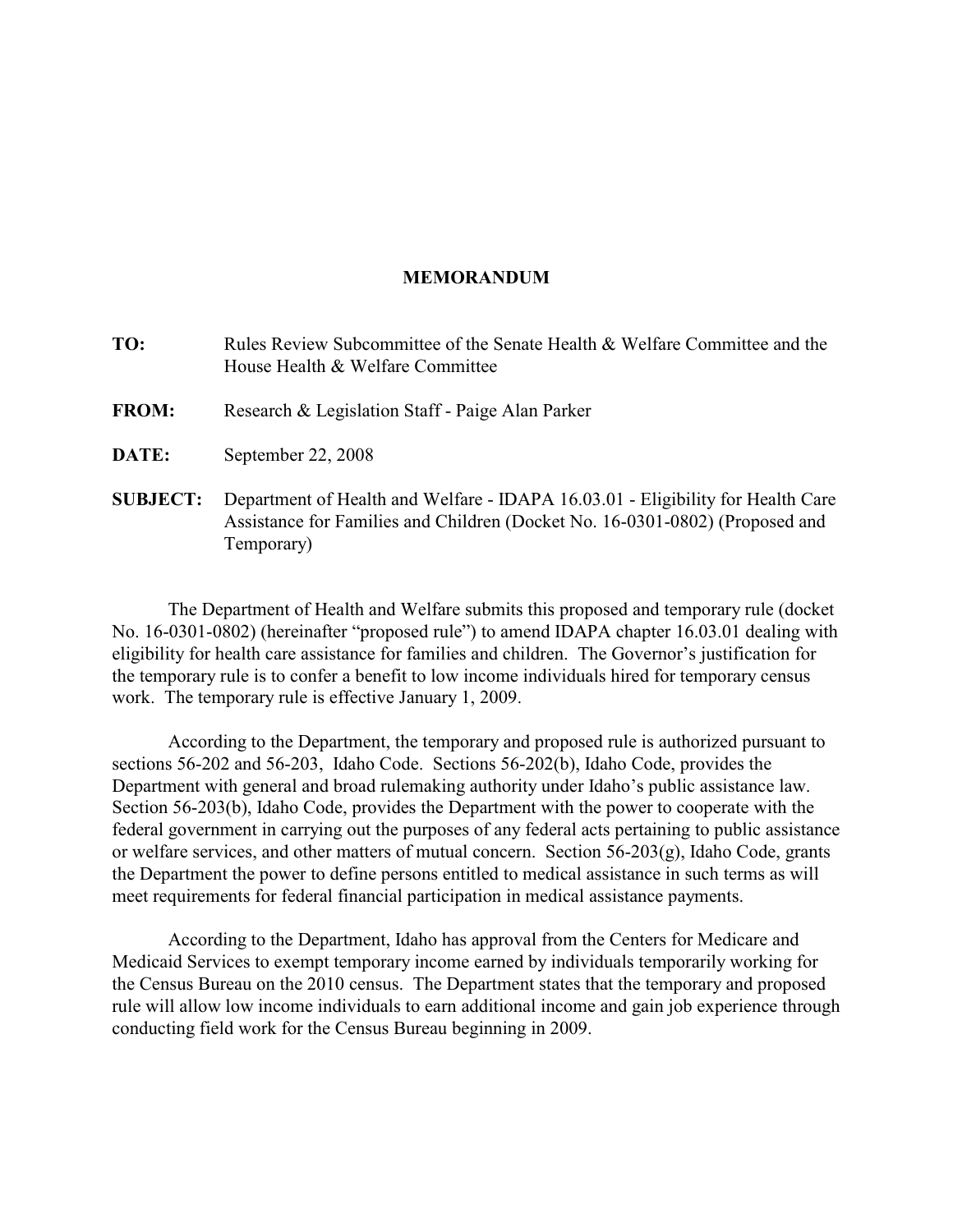According to the Department, no fee or charge is imposed by the proposed rule and there is no anticipated fiscal impact to the General Fund. According to the Department, negotiated rulemaking was not conducted because the rulemaking is being made to confer a benefit. The Department states that public hearing(s) will be scheduled if requested in writing by 25 persons, a political subdivision or an agency, not later than October 15, 2008. All written comments must be delivered to the Department on or before October 22, 2008.

## **ANALYSIS**

The sole addition by this temporary and proposed rule is to add a new section 353, Temporary Census Income, providing that "[a]ll wages paid by the Census Bureau for temporary employment related to U.S. Census activities are excluded."

# **SUMMARY**

The Department's temporary and proposed rule change appears to be authorized under sections 56-202(b), 56-203(b) and (g), Idaho Code.

cc: Peggy Cook, Department of Health and Welfare.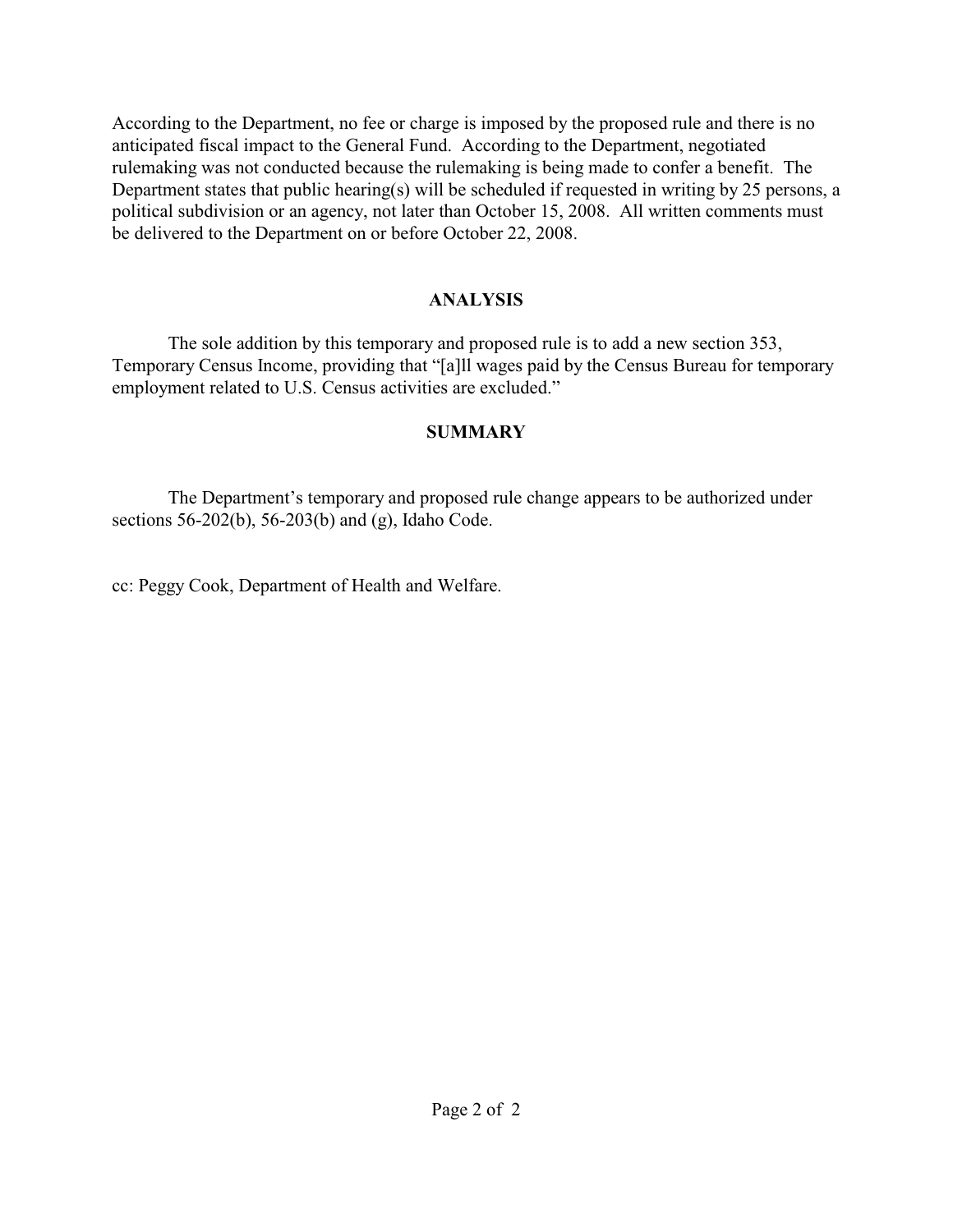# **IDAPA 16 - DEPARTMENT OF HEALTH AND WELFARE 16.03.01 - ELGIBILITY FOR HEALTH CARE ASSISTANCE FOR FAMILIES AND CHILDREN DOCKET NO. 16-0301-0802**

### **NOTICE OF RULEMAKING - TEMPORARY AND PROPOSED RULE**

**EFFECTIVE DATE:** The effective date of this temporary rule is January 1, 2009.

**AUTHORITY:** In compliance with Sections 67-5221(1) and 67-5226, Idaho Code, notice is hereby given that this agency has adopted a temporary rule, and proposed rulemaking procedures have been initiated. The action is authorized pursuant to Sections 56-202, 56-203, Idaho Code.

**PUBLIC HEARING SCHEDULE:** Public hearing(s) concerning this rulemaking will be scheduled if requested in writing by twenty-five (25) persons, a political subdivision, or an agency, not later than October 15, 2008.

The hearing site(s) will be accessible to persons with disabilities. Requests for accommodation must be made not later than five  $(5)$  days prior to the hearing, to the agency address below.

**DESCRIPTIVE SUMMARY:** The following is the required finding and concise statement of its supporting reasons for adopting a temporary rule and a nontechnical explanation of the substance and purpose of the proposed rulemaking:

The U.S. Census is conducted every ten years and the census for 2010 will require the Census Bureau to recruit and hire employees to conduct this field work beginning in 2009.

The State of Idaho has approval from the Centers for Medicare and Medicaid Services to exempt temporary income earned by individuals temporarily working for the Census Bureau on the 2010 Census.

This rule change will allow low income individuals to earn additional income and gain job experience on a temporary basis without jeopardizing their Medicaid benefits.

**TEMPORARY RULE JUSTIFICATION:** Pursuant to Sections 67-5226(1)(c), Idaho Code, the Governor has found that temporary adoption of the rule is appropriate because it confers a benefit to low income individuals hired for temporary census work.

**FEE SUMMARY:** Pursuant to Section 67-5226(2), the Governor has found that the fee or charge being imposed or increased is justified and necessary to avoid immediate danger and the fee is described herein: N/A

**FISCAL IMPACT:** The following is a specific description, if applicable, of any fiscal impact on the state general fund greater than ten thousand dollars (\$10,000) during the fiscal year.

There is no anticipated fiscal impact to state general funds for exempting this temporary income for current Medicaid eligible individuals.

**NEGOTIATED RULEMAKING:** Pursuant to 67-5220(2), Idaho Code, negotiated rulemaking was not conducted because this change confers a benefit.

**ASSISTANCE ON TECHNICAL QUESTIONS, SUBMISSION OF WRITTEN COMMENTS:** For assistance on technical questions concerning the temporary and proposed rule, contact Peggy Cook at (208) 334-5969.

Anyone may submit written comments regarding the proposed rulemaking. All written comments must be directed to the undersigned and must be delivered on or before October 22, 2008.

DATED this 14th day of August, 2008.